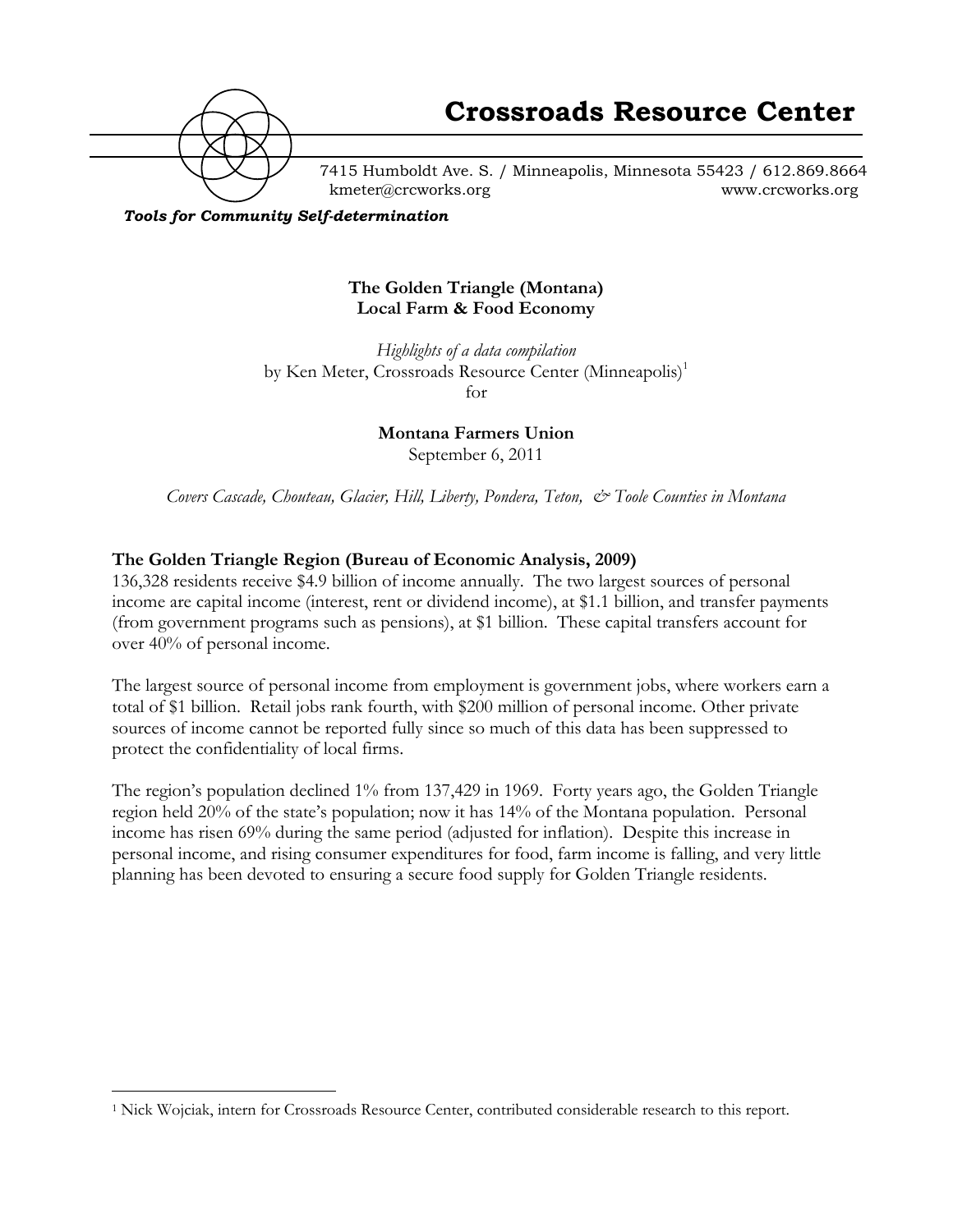### **Issues affecting low-income residents of the region:**

44,744 Golden Triangle residents (34%) earn less than 185% of federal poverty guidelines. At this level of income, children qualify for free or reduced-price lunch at school. These lower-income residents spend \$90 million each year buying food, including \$26 million of SNAP benefits (Supplemental Nutrition Assistance Program, formerly known as food stamps) and additional millions in WIC (Women, Infants and Children) coupons. The region's farmers receive a combined total of \$175 million in subsidies (thirty-one-year average, 1979-2009), mostly to raise crops such as wheat and barley that are sold as commodities, not to feed local residents. *Data from Federal Census American Community Survey, 2005-2009, Bureau of Labor Statistics, & Bureau of Economic Analysis.*

9% of Golden Triangle households (more than 12,250 residents) earn less than \$10,000 per year. *Source: Federal Census; American Community Survey, 2005-2009.*

23% of adults aged 18-64 in Montana have no health insurance (2010). *Source: Centers for Disease Control. Data on health conditions is reported for the state and for metro areas only.*

### **Food-related health conditions:**

7% of Montana residents have been diagnosed with diabetes as of 2010. *Source: Centers for Disease Control.* Medical costs for treating diabetes and related conditions in the Golden Triangle are estimated at \$79 million per year; for the state of Montana the total is \$563 million. *Source: American Diabetes Association cost calculator.*

62% of Montana residents were overweight (38%) or obese (24%) in 2010. *Source: Centers for Disease Control.*

59% of Montana adults reported in 2009 they have at least 30 minutes of moderate physical activity five or more days per week, or vigorous physical activity for 20 or more minutes three or more days per week. *Source: Centers for Disease Control.*

26% of state residents reported in 2009 that they eat five or more servings of fruit or vegetables each day. 74% do not. This is a key indicator of health, since proper fruit and vegetable consumption has been connected to better health outcomes. *Source: Centers for Disease Control.*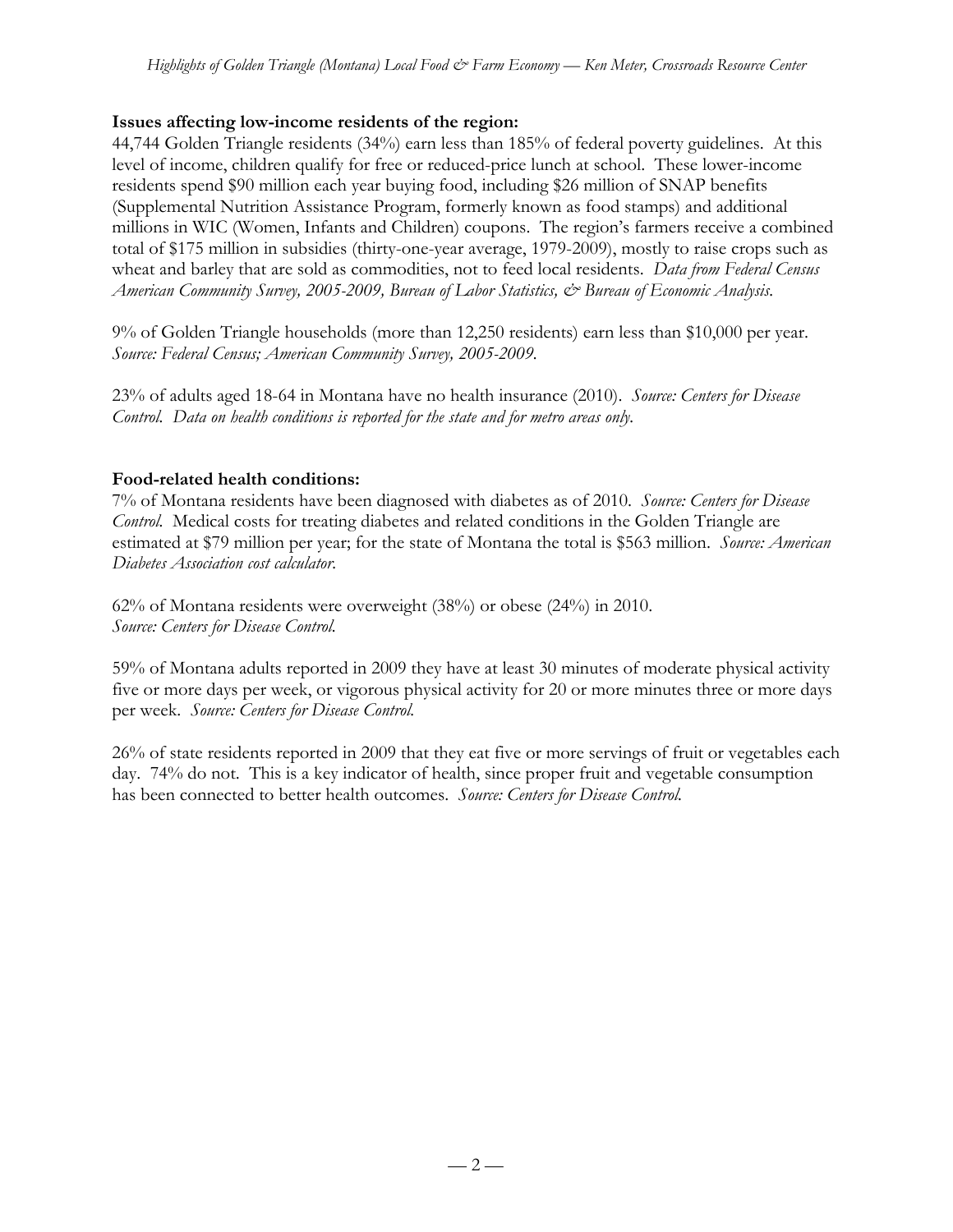# **The region's farms (Agricultural Census, 2007)**

*Agricultural Census data for 2007 were released February 4, 2009*

*The Census of Agriculture defines a "farm" as "an operation that produces, or would normally produce and sell, \$1,000 or more of agricultural products per year."*

### *Land:*

- 5,479 farms. This is 19% of Montana farms.
- The Golden Triangle region had 8% more farms in 2007 than in 2002. Some of this may be due to census takers making better contact with small farms.
- 2,424 (44%) of these are 1,000 acres or more in size.
- 743 (14%) farms are less than 50 acres.
- Average farm size is 2,039 acres, less than the state average of 2,079 acres.
- The region has 11 million acres of land in farms.
- This amounts to 18% of the state's farmland.
- Golden Triangle region holds 11 million acres of harvested cropland.
- 289,000 of these acres are irrigated.
- Average value of land and buildings per farm was \$1.4 million. This was less than the Montana average of \$1.6 million.

# *Sales:*

*With the exception of foods sold directly to consumers (see below), farmers typically sell commodities to wholesalers, brokers or manufacturers that require further processing or handling to become consumer items. The word "commodities" is used in this report to mean the crops and livestock sold by farmers through these wholesale channels. The term "products" encompasses commodity sales, direct sales, and any other sales.*

- The region's farmers sold \$643 million of crops and livestock in 2007.
- Farm product sales increased by 74% from 2002 to 2007.
- \$430 million of crops were sold (67% of sales).
- \$213 million of livestock and products were sold (33% of sales).
- 2,646 (48%) of the region's farms sold less than \$10,000 of products in 2007.
- Total sales from these small farms were at least \$2.9 million, more than 0.5% of the region's farm product sales. *Note that data for sales less than \$10,000 in Liberty County were suppressed by the USDA in an effort to protect confidentiality, so this total and percentage are incomplete.*
- 1,602 (29%) of the region's farms sold more than \$100,000 of products.
- Total sales from these larger farms were \$585 million, 91% of the region's farm product sales.
- 38% of the region's farms (2,076 of 5,479) reported net losses in 2007. This is less than the Montana average of 49%.
- 3,786 (69%) of Golden Triangle region's farmers collected a combined total of \$90 million of federal subsidies in 2007.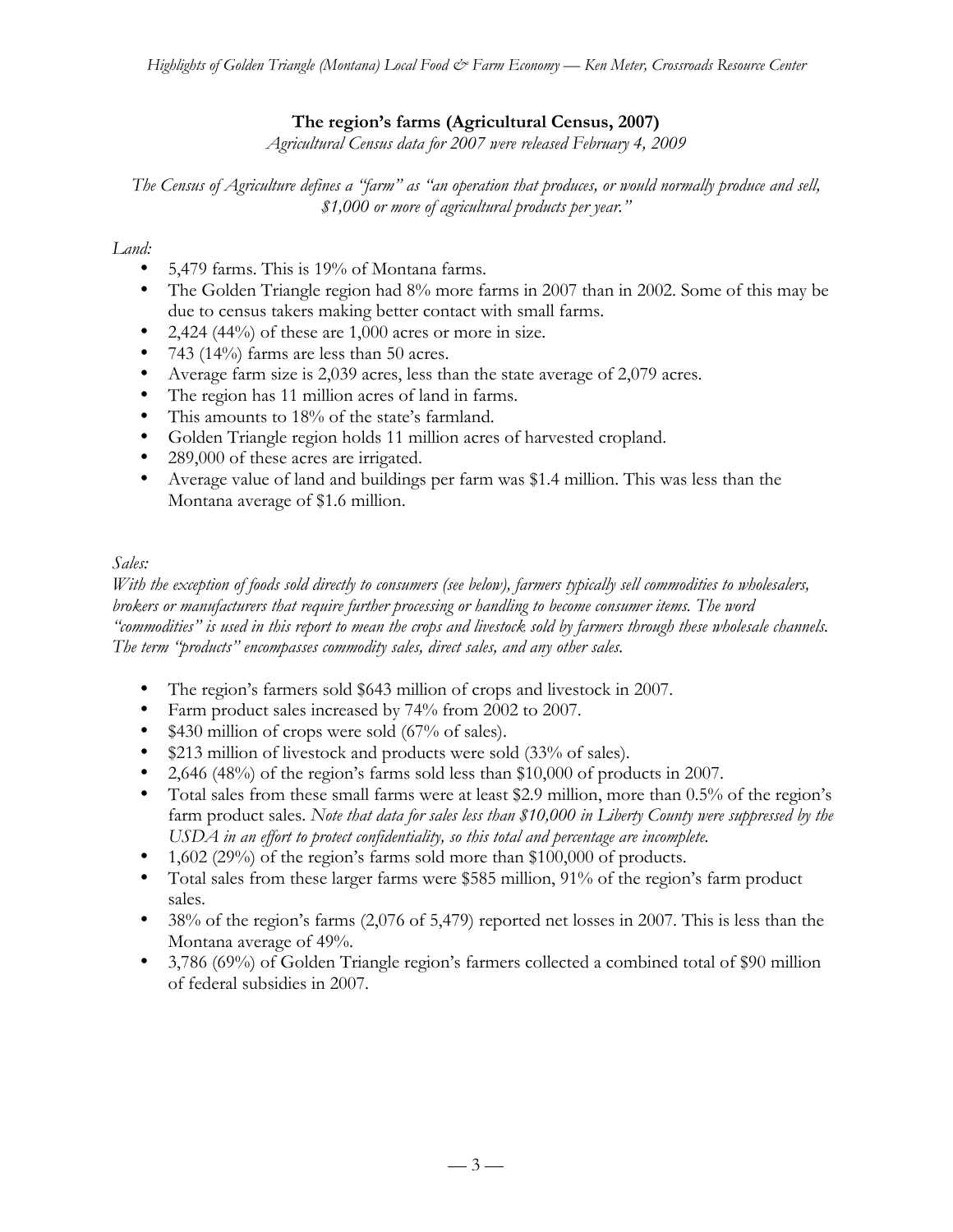|                             | \$ millions    |
|-----------------------------|----------------|
| Wheat                       | 352            |
| Cattle & calves             | 164            |
| Barley                      | 55             |
| Hogs & pigs**               | 24             |
| Forage**                    | 13             |
| Milk & Dairy**              | 12             |
| Poultry & Eggs**            | 4              |
| Sheep & goats $**$          | 2              |
| Other grains/edible beans** | $\mathfrak{D}$ |
|                             |                |

# **Top farm products for the Golden Triangle Region**

*Note that the total value of products marked with asterisks (\*\*) are incomplete due to data suppression by USDA intended to protect confidentiality. Because of limited data availability, the chart above shows only 97% of the value of farm products sold by Golden Triangle farmers in 2007.*

#### *Production Expenses:*

- Fertilizer, lime, and soil conditioners were the largest single expense for Golden Triangle region farmers in 2007, totaling \$78 million (14% of production expenses).
- Depreciation ranked as the second most important expense, at \$67 million (12%).
- Gasoline, fuels, and oils totaled \$52 million (9%).
- Feed purchases cost farmers \$50 million (9%).
- Land and building rental totaled \$49 million (9%).
- Supplies, repairs, and maintenance costs totaled \$49 million (9%).
- Chemical purchases cost \$48 million (9%).
- Interest expenses were \$39 million (7%).

#### *Cattle & Dairy:*

- 1,818 farms hold an inventory of 306,000 cattle.
- 227,000 cattle were sold by farmers in 2007 for total sales of \$164 million.
- 1,674 farms raise beef cows.
- 55 farms raise milk cows.
- 15 farms produced at least 15,000 tons of corn for silage on at least 1,054 acres. *Note that data for tons and acreage of corn for silage in Hill and Pondera counties were suppressed by the USDA in an effort to protect confidentiality so these totals are incomplete.*
- 1,661 farms produced 561,000 tons of forage crops (hay, etc.) on 317,000 acres.
- 896 farms sold at least \$13 million of forage. *Note that data for sales of forage crops were suppressed in Chouteau and Toole counties, so this total is incomplete.*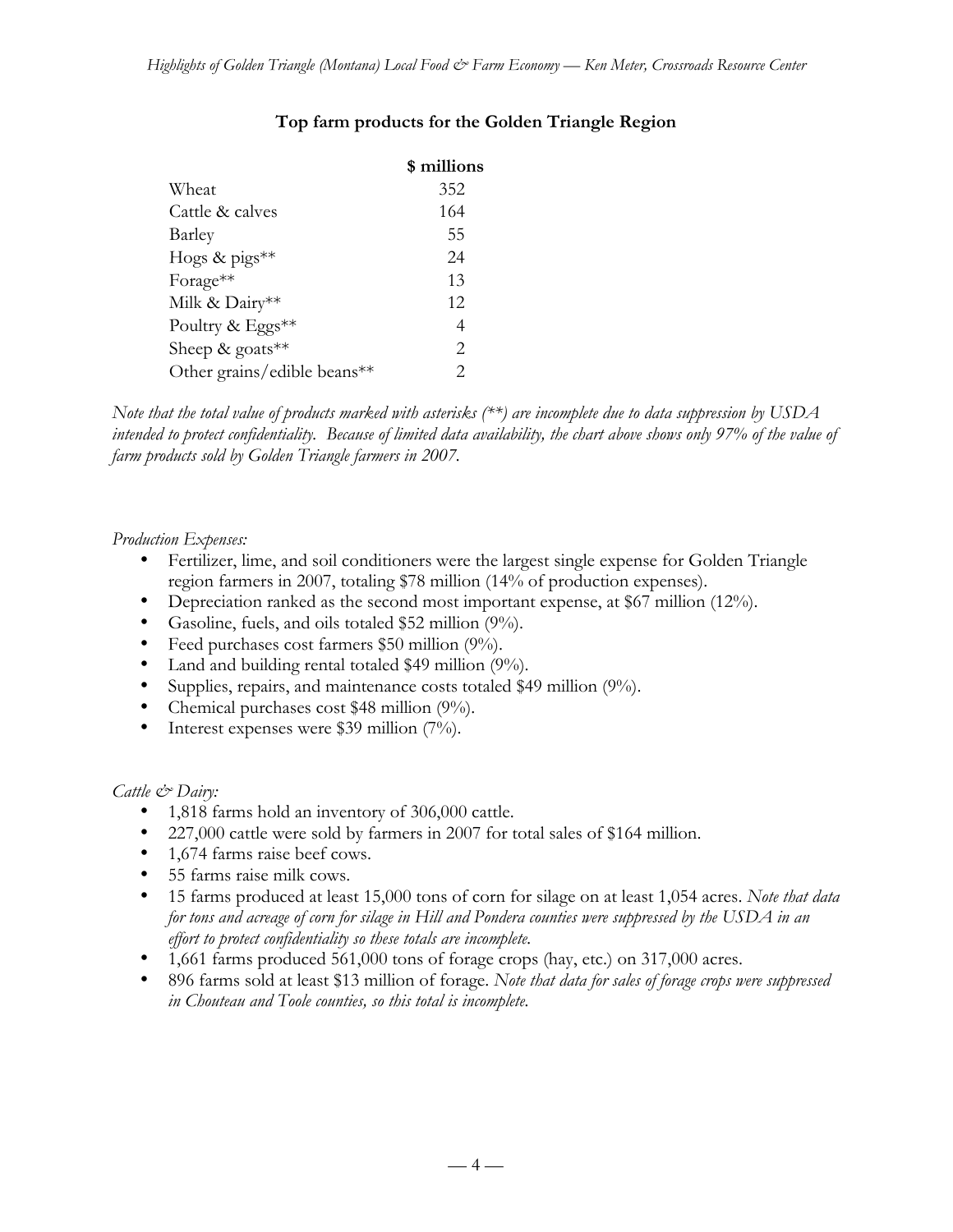#### *Other Livestock & Animal Products:*

- 96 farms hold an inventory of at least 117,000 hogs and pigs. *Note that data for inventory of hogs and pigs in Chouteau and Hill counties were suppressed by the USDA in an effort to protect confidentiality, so this total is incomplete.*
- 116 farms sold at least 219,000 hogs and pigs in 2007, worth at least \$24 million. *Note that data for number of hogs and pigs sold and sales value of hogs and pigs sold in Chouteau and Hill counties were suppressed by the USDA in an effort to protect confidentiality, so these totals are incomplete.*
- 149 farms hold an inventory of 23,000 sheep and lambs.
- 157 farms sold at least \$2 million worth of sheep, goats, and lambs in 2007. *Note that data for sales of sheep, goats, and lambs in Liberty County were suppressed by the USDA in an effort to protect confidentiality, so this total is incomplete.*
- 182 farms hold an inventory of 220,000 laying hens.
- 28 farms raise broiler chickens.
- 1 farm engages in aquaculture.
- 246 farms raise horses and ponies.

### *Grains, Oil Seeds, & Edible Beans:*

- 2,055 farms produced \$411 million of grains, oil seeds, and edible beans.
- 1,886 farms produced 65 million bushels of wheat on 2 million acres, worth \$352 million.
	- o 1,491 farms produced 52 million bushels of winter wheat on 1.3 million acres.
	- o 1,073 farms produced at least 10 million bushels of spring wheat on at least 514,000 acres. *Note that data for bushels and acreage of spring wheat in Cascade and Liberty counties were suppressed by the USDA in an effort to protect confidentiality, so these totals are incomplete.*
	- o 65 farms produced at least 581,000 bushels of durum wheat on at least 21,000 acres. *Note that data for bushels and acreage of spring wheat in Cascade and Liberty counties were suppressed by the USDA in an effort to protect confidentiality, so these totals are incomplete.*
- This amounts to an average price per bushel for wheat of \$5.42. *Note that this price is an approximation, and does not necessarily represent an actual price at which wheat was sold.*
- The total value of wheat amounted to 55% of all farm product sales in 2007.
- 847 farms produced 15 million bushels of barley on 407,000 acres, worth \$55 million.
- The total value of barley amounted to 9% of all farm product sales in 2007.

*Vegetable & Melons (some farmers state that Ag Census data does not fully represent vegetable production):*

- 32 farms worked at least 177 acres to produce vegetables. *Note that data for acreage of vegetables in Chouteau and Toole counties were suppressed in an effort to protect confidentiality, so this total is incomplete.*
- 25 of these farms raised at least 45 acres of potatoes*. Note that data for acreage of potatoes in Chouteau, Hill, Pondera, and Toole counties were suppressed by the USDA in an effort to protect confidentiality, so this total is incomplete.*

*Fruits (some farmers state that Ag Census data does not fully represent fruit production):*

- 1 farm in the region maintains orchards.
- 8 farms sold fruits, nuts and berries*.*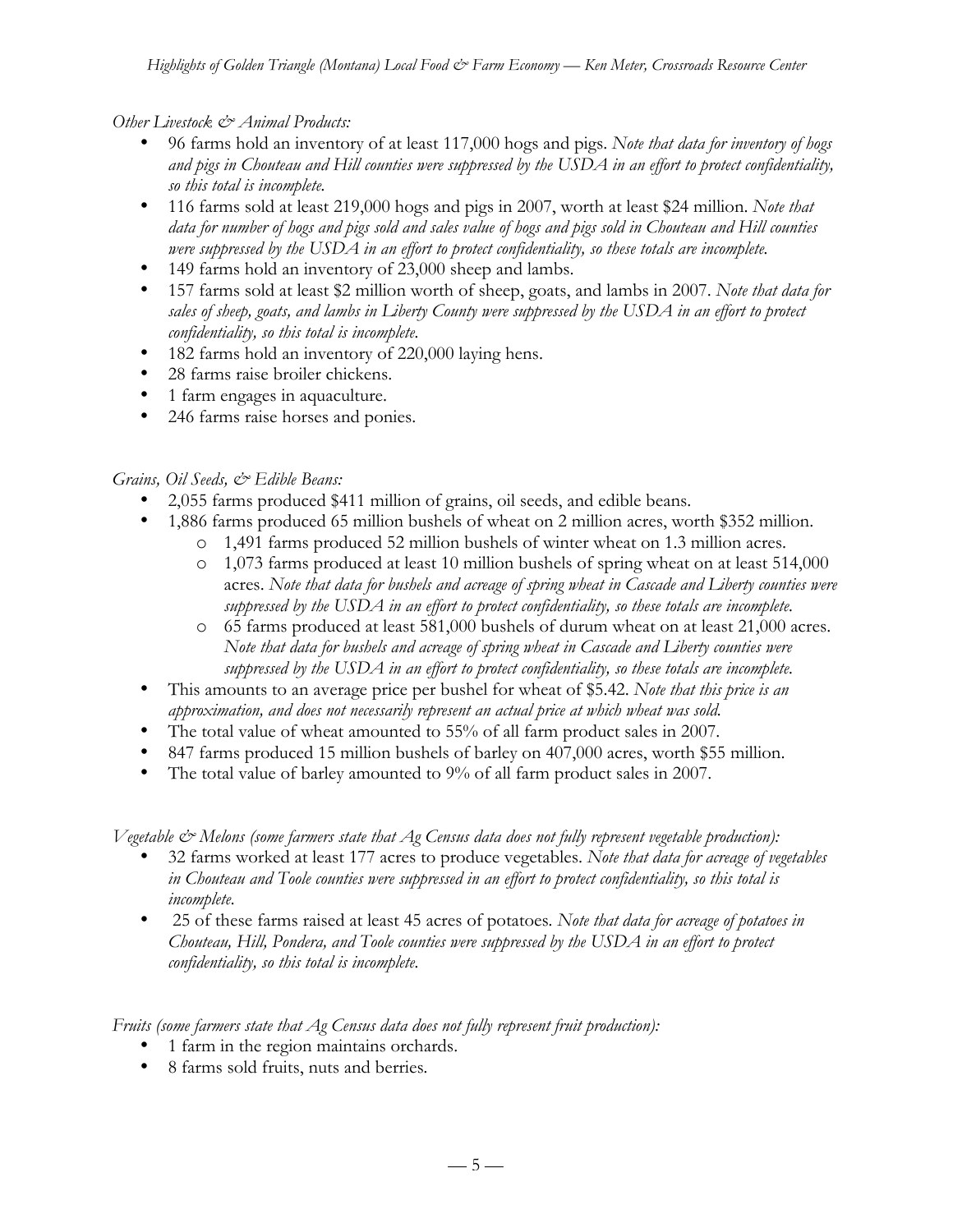### *Nursery & Greenhouse Plants:*

- 27 farms sold at least \$1.5 million worth of ornamentals in 2007. *Note that data for sales of ornamentals in Chouteau, Hill, Liberty, and Teton counties are suppressed by the USDA in an effort to protect confidentiality, so this total is incomplete.*
- This represents an increase of 80% in the number of farms (from 15) over 2002.

### *Direct & Organic Sales:*

- 173 farms sold \$1.1 million of food products directly to consumers. This is an 18% increase of amount of farms (146 in 2002) selling direct over 2002 and an 18% increase in direct sales over 2002 sales of \$957,000.
- This amounts to 0.2% of farm product sales, one half the national average of 0.4%.
- Cascade County leads the region in direct sales, with \$272,000.
- 28 farms in the region sold \$1.3 million of organic products, accounting for 15% of Montana's organic sales.
- For comparison, 207 farms in Montana sold \$8.8 million of organic food products.
- 20 farms market through community supported agriculture (CSA).
- 176 farms produce and sell value-added products.

#### *Conservation Practices:*

- 1,928 farms use conservation methods such as no-till, limited tilling, filtering field runoff to remove chemicals, fencing animals to prevent them from entering streams, etc.
- 1,151 farms practice rotational or management intensive grazing.
- 65 farms generate energy or electricity on the farm.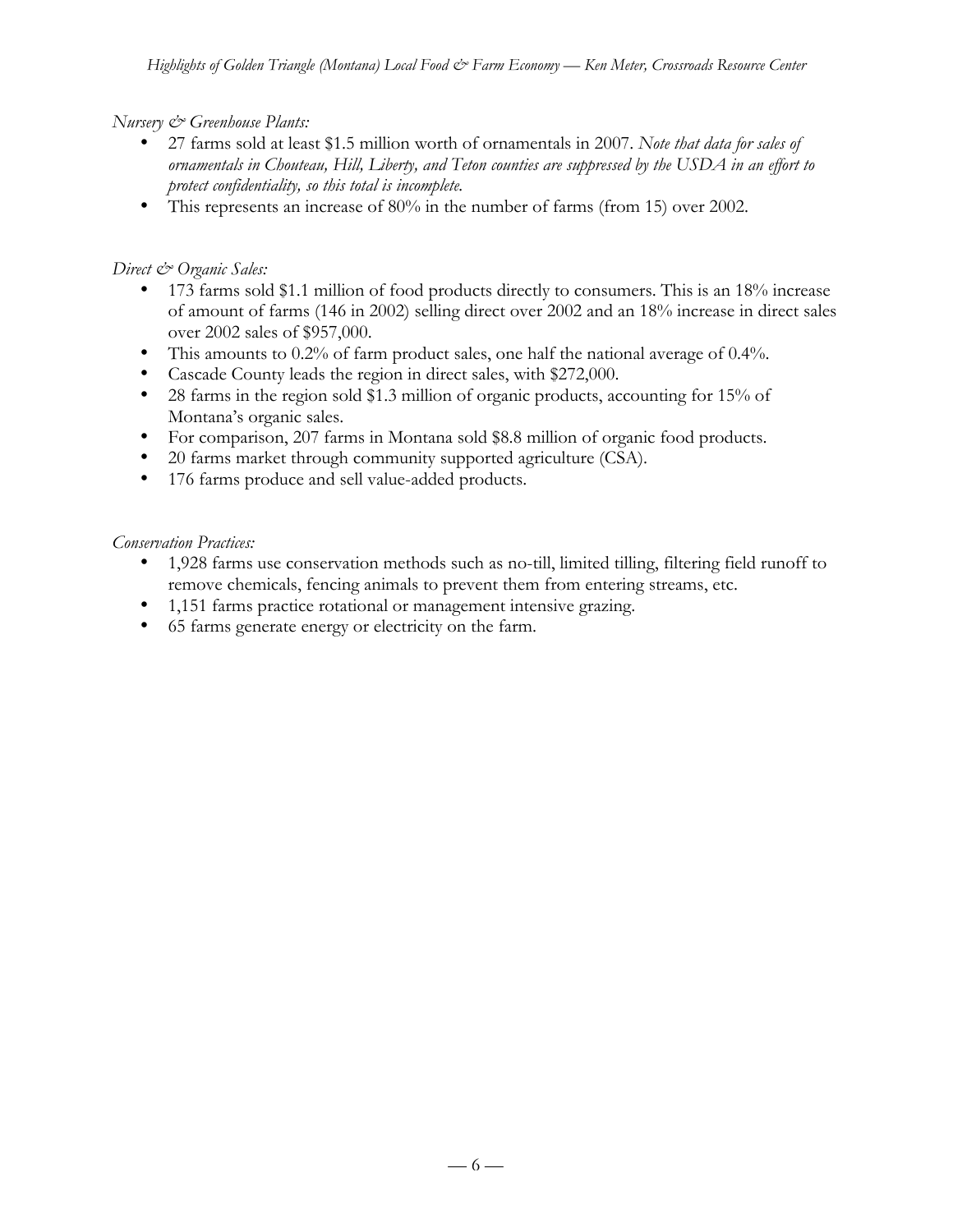|                                 | Farms | Percent | Acres        | Percent |
|---------------------------------|-------|---------|--------------|---------|
| <b>Small Family Farms</b>       |       |         |              |         |
| Limited Resource                | 559   | $10\%$  | 359,643      | $3\%$   |
| Retirement                      | 850   | 16%     | 680,508      | $6\%$   |
| Residential/lifestyle           | 1,615 | 29%     | 931,637      | $8\%$   |
| Farming occupation/lower sales  | 884   | $16\%$  | 1,180,407    | $11\%$  |
| Farming occupation/higher sales | 734   | $13\%$  | 2,353,879    | $21\%$  |
| Large family farms              | 468   | $9\%$   | 2,270,567    | 20%     |
| Very large family farms         | 205   | $4\%$   | 2,099,434    | 19%     |
| Nonfamily farms                 | 164   | $3\%$   | 1,295,346    | $12\%$  |
| Totals                          | 5,479 |         | 11, 171, 421 |         |

# **Limited-resource farms and others in the Golden Triangle region (Census of Agriculture, 2007)**

Following are the definitions used by USDA in reporting data for the table above.

*1. Rural residence farms.* Specific typologies included in rural residence farms are *limited-resource, retirement, and residential lifestyle farms.*

- *Limited-resource farms.* Small farms with sales less than \$100,000 in 2003 and low operator household income in 2003 and 2004. Household income is low if it is less than the poverty level in both 2003 and 2004 or if it is less than half the county median income both years.
- *Retirement farms.* Small farms whose operators report they are retired (excludes limitedresource farms operated by retired farmers).
- *Residential/lifestyle farms.* Small farms whose operators report they had a major occupation other than farming (excludes limited-resource farms with operators reporting a non-farm major occupation).

**2.** *Intermediate farms.* Includes *farming occupation/lower-sales* and *farming occupation/higher-sales* farms.

- *Farming occupation/low-sales.* Small farms with sales less than \$100,000 whose operators report farming as their major occupation (excludes limited-resource farms whose operators report farming as their major occupation).
- *Farming occupation/high-sales*. Small farms with sales between \$100,000 and \$249,999 whose operators report farming as their major occupation.

# **3.** *Commercial farms.* Includes *large, very large, and nonfamily* farms.

- *Large family farms.* Farms with sales between \$250,000 and \$499,999.
- *Very large family farms.* Farms with sales of \$500,000 or more.
- *Nonfamily farms*. Farms organized as non-family corporations or cooperatives, as well as farms operated by hired managers.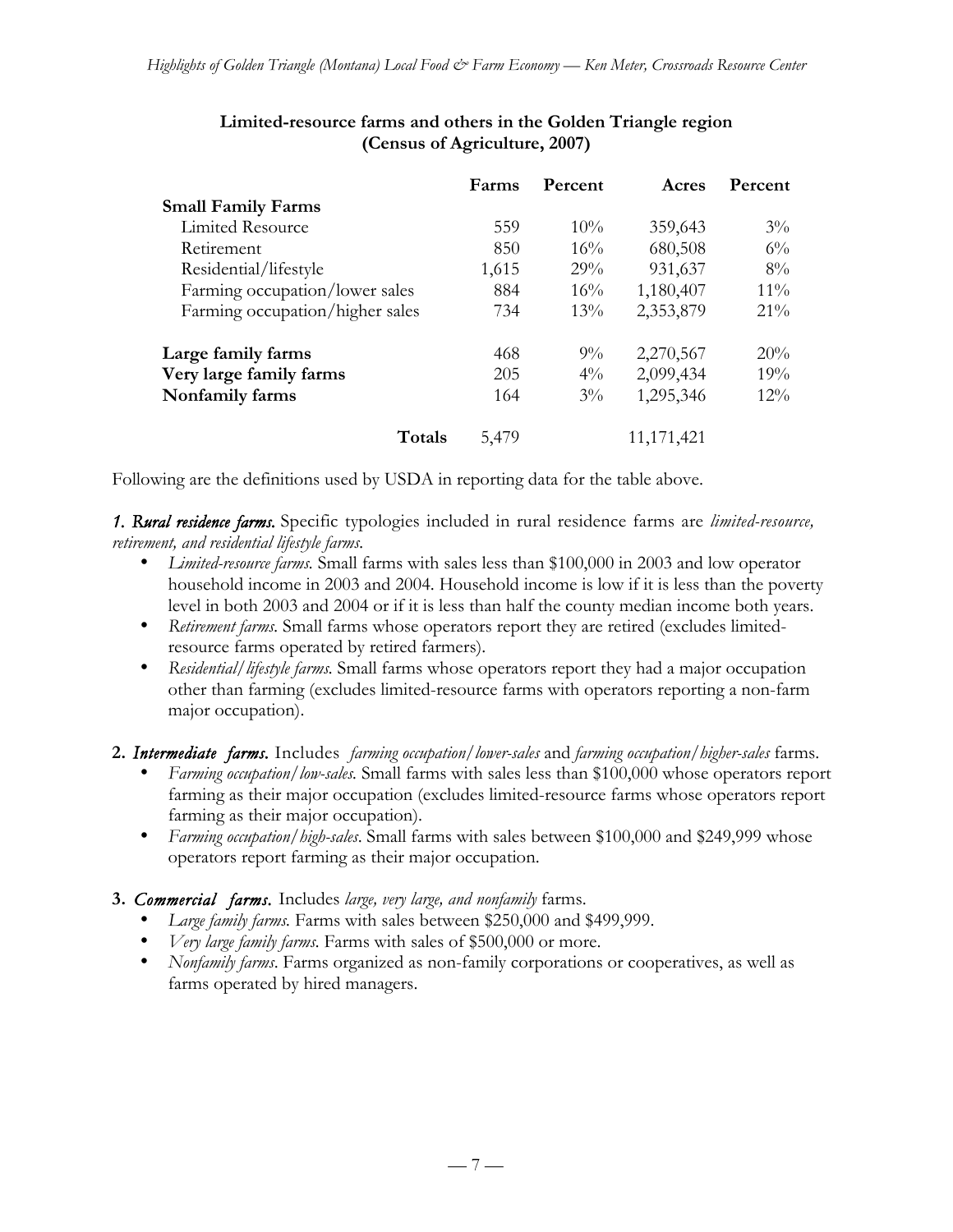# **County Highlights**

### **Cascade County highlights (Census of Agriculture 2007):**

- 1,112 farms, 7% more than in 2002.
- Cascade County has 1.4 million acres of land in farms.
- Farmers sold \$84 million of products in 2007.
- \$41 million (49%) of these sales were crops.
- \$43 million (51%) of these sales were livestock.
- The most prevalent farm size is  $1,000$  acres or more with 275 farms (25%) in this category.
- The next most prevalent is 10 to 49 acres with 266 (24%) farms.
- 339 farms (30%) are less than 50 acres.
- 695 farms (63%) sold less than \$10,000 in farm products.
- 170 farms (15%) sold more than \$100,000 in farm products.
- 59 farms sold \$272,000 of food directly to consumers. This is an 18% increase in the number of farms selling direct (50 in 2002), and a 3% decrease in direct sales from 2002 sales of \$279,000.
- Direct sales were 0.3% of farm product sales, less than the national average of 0.4%.
- Cascade County ranks  $1<sup>st</sup>$  in Montana for sales of poultry and eggs, with \$742,000.
- The county ranks  $1<sup>st</sup>$  in Montana for inventory of laying hens, with 52,000.
- Cascade County ranks third in the state for acreage of Christmas trees, with 604.
- The county ranks  $3<sup>rd</sup>$  in the state for inventory of pullets for laying flock replacement, with 15,000.
- Cascade County ranks  $4<sup>th</sup>$  in Montana for milk sales, with \$3 million.
- The county ranks fourth in Montana for inventory of hogs and pigs, with 17,000.
- Cascade County ranks  $4<sup>th</sup>$  in the state for inventory of broiler chickens, with 10,000.
- The county ranks  $5<sup>th</sup>$  in the state for sales of hogs and pigs, with \$3 million.
- Cascade County ranks sixth in Montana for aquaculture sales, but *sales figures for aquaculture were not released by the USDA in an effort to protect confidentiality.*
- The county ranks  $7<sup>th</sup>$  in Montana for sales of ornamentals, with \$1.4 million.
- Cascade County ranks  $7<sup>th</sup>$  in the state for acreage of barley, with 28 million.
- The county ranks eighth in the state for sales of fruits nuts and berries, with \$26,000.
- Cascade County ranks  $8<sup>th</sup>$  in Montana for acreage of forage, with 84,000.<br>• The county ranks  $9<sup>th</sup>$  in the Montana for sales of sheep and goats, with  $\$i$
- The county ranks  $9<sup>th</sup>$  in the Montana for sales of sheep and goats, with \$616,000.<br>• Cascade County ranks  $10<sup>th</sup>$  in the state for livestock and poultry sales
- Cascade County ranks  $10<sup>th</sup>$  in the state for livestock and poultry sales.

#### **Chouteau County highlights (Census of Agriculture 2007):**

- 849 farms, 8% more than in 2002.
- Chouteau County has 2.3 million acres of land in farms.
- Farmers sold \$147.2 million of products in 2007.
- \$123.7 million (84%) of these sales were crops.
- \$23.5 million (16%) of these sales were livestock.
- The most prevalent farm size is 1,000 acres or more with 523 farms (62%) in this category.
- The next most prevalent is 180 to 499 acres with 127 (15%) farms.
- 40 farms  $(5\%)$  are less than 50 acres.
- 315 farms (37%) sold less than \$10,000 in farm products.
- 378 farms (45%) sold more than \$100,000 in farm products.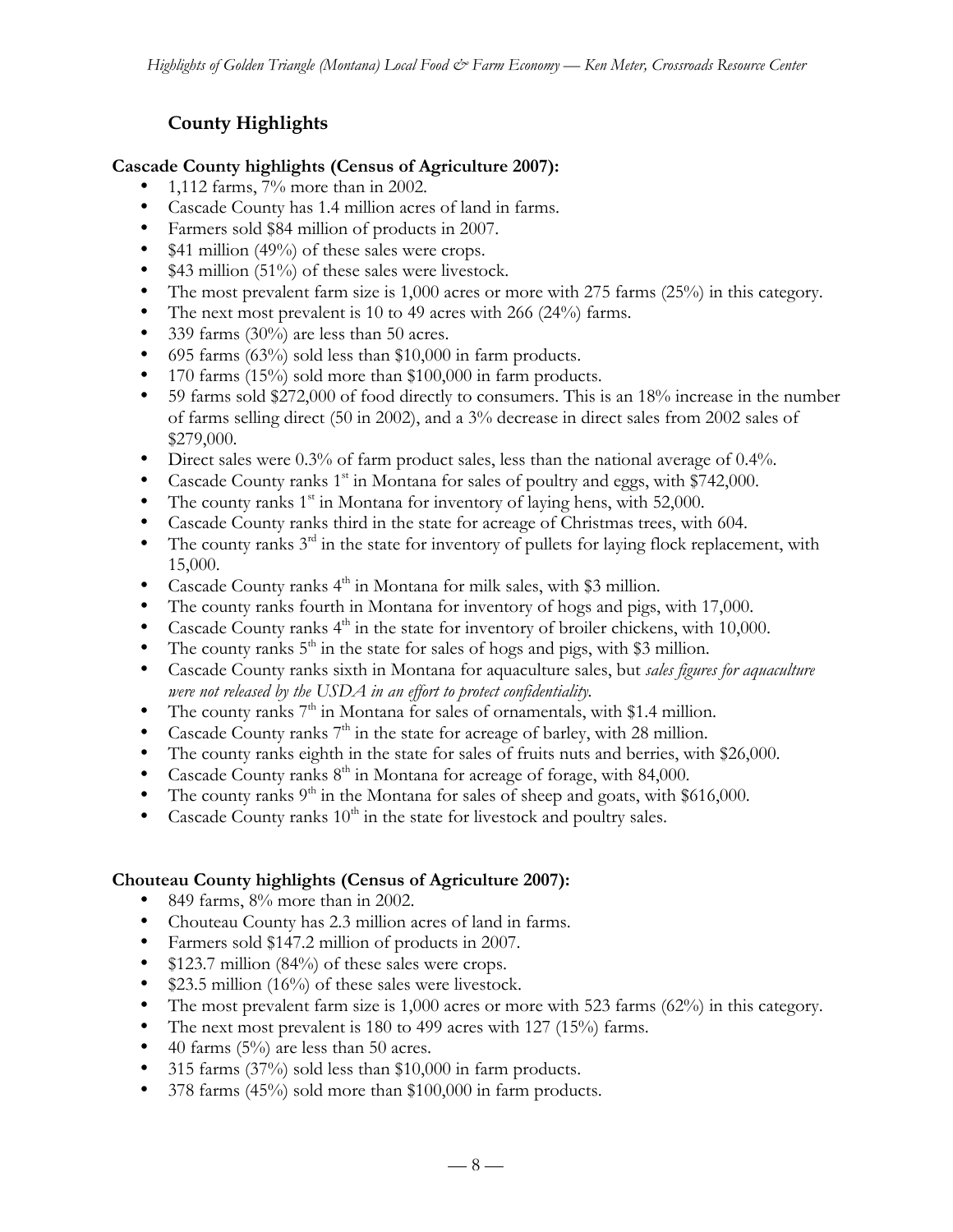- 18 farms sold \$112,000 of food directly to consumers. There was no change in the number of farms selling direct since 2002, and a 143% increase in direct sales over 2002 sales of \$46,000.
- Direct sales were 0.1% of farm product sales, one quarter the national average of 0.4%.
- Chouteau County ranks  $1<sup>st</sup>$  in Montana and  $1<sup>st</sup>$  in the U.S. for acreage of wheat, with 496,000.
- The county ranks  $1<sup>st</sup>$  in Montana for sales of grains, oilseeds, and dry beans and peas, with \$121 million.
- Chouteau County ranks first in the state for crop sales.
- The county ranks  $2<sup>nd</sup>$  in the state for sales of agricultural products.
- Chouteau County ranks  $5<sup>th</sup>$  in Montana for acreage of barley, with 39,000.
- The county ranks seventh in Montana for sales of vegetables, but *sales figures were not released by the USDA in an effort to protect confidentiality.*
- Chouteau County ranks  $8<sup>th</sup>$  in the state for sales of horses and ponies, with \$455,000.
- The county ranks  $8<sup>th</sup>$  in the state for acreage of safflower, with 1,322.

### **Glacier County highlights (Census of Agriculture 2007):**

- 625 farms, 32% more than in 2002.
- Glacier County has 1.7 million acres of land in farms.
- Farmers sold \$55.4 million of products in 2007.
- \$22.8 million (41%) of these sales were crops.
- \$32.6 million (59%) of these sales were livestock.
- The most prevalent farm size is 1,000 acres or more with 251 farms (40%) in this category.
- The next most prevalent is 180 to 499 acres with 120 (19%) farms.
- 86 farms  $(14\%)$  are less than 50 acres.
- 316 farms (51%) sold less than \$10,000 in farm products.
- 124 farms (20%) sold more than \$100,000 in farm products.
- 10 farms sold \$122,000 of food directly to consumers. This is a 23% decrease in the number of farms selling direct (13 in 2002), and a 1% decrease in direct sales from 2002 sales of \$123,000.
- Direct sales were 0.2% of farm product sales, one half the national average of 0.4%.
- Glacier County ranks  $1^{st}$  in Montana and  $2^{nd}$  in the U.S. for acreage of Austrian winter peas, but *acreage figures were not released by the USDA in an effort to protect confidentiality.*
- The county ranks  $1^{st}$  in Montana and  $3^{rd}$  in the U.S. for acreage of barley for grain, with 103,000.
- Glacier County ranks second in the state for sales of hogs and pigs, with \$5 million.
- The county ranks  $2<sup>nd</sup>$  in the state for sales of poultry and eggs, with \$739,000.
- Glacier County ranks  $2<sup>nd</sup>$  in Montana for inventory of laying hens, with 36,000.
- The county ranks second in Montana for inventory of hogs and pigs, with 25,000.
- Glacier County ranks  $2<sup>nd</sup>$  in the state for inventory of pullets for laying flock replacement, with 17,000.
- The county ranks  $3^{rd}$  in the state for inventory of broiler chickens, with 12,000.
- Glacier County ranks fifth in Montana for milk sales, with \$2.5 million.

#### **Hill County highlights (Census of Agriculture 2007):**

- 854 farms,  $2\%$  more than in 2002.
- Hill County has 1.7 million acres of land in farms.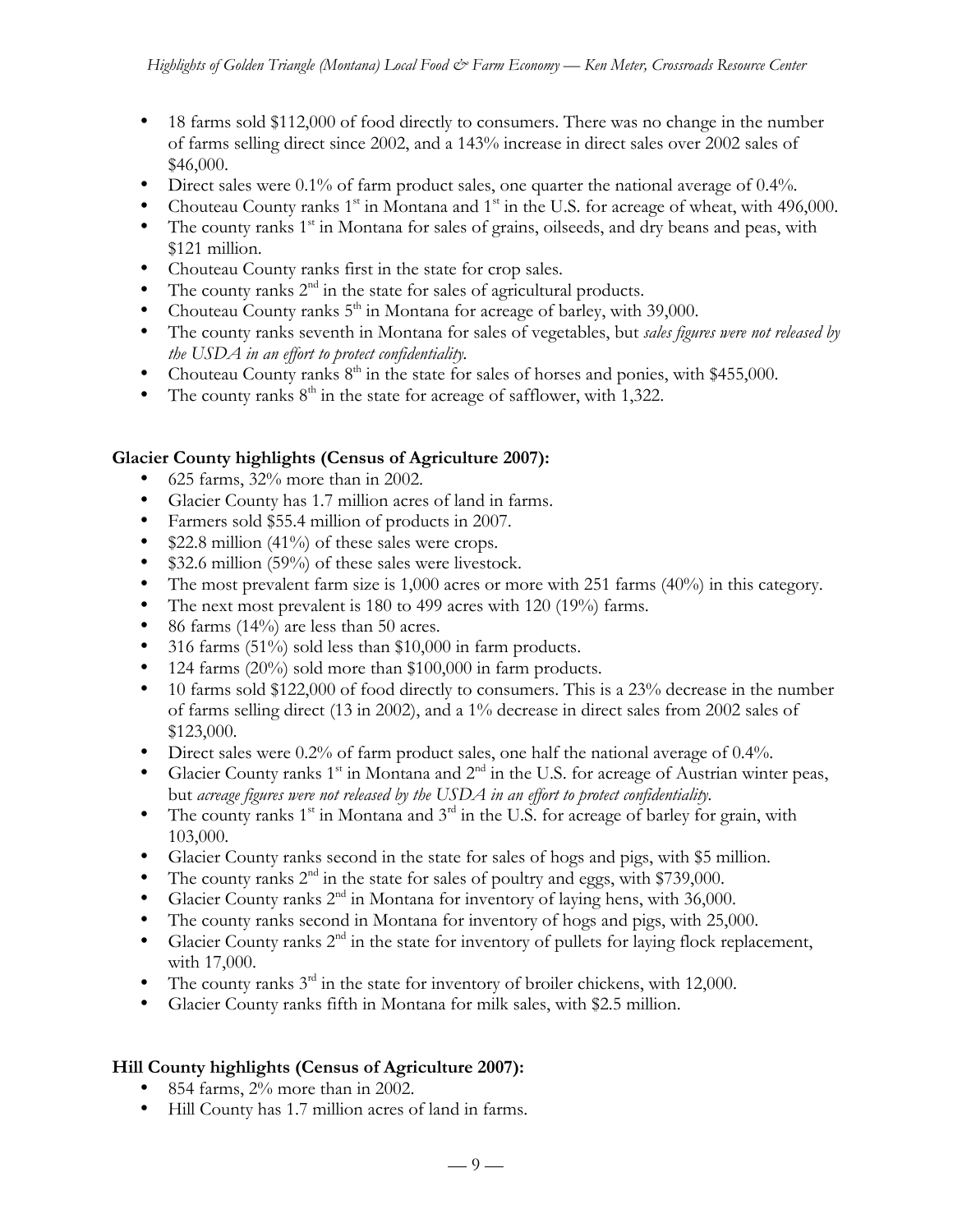- Farmers sold \$87 million of products in 2007.
- \$71 million (82%) of these sales were crops.
- \$16 million (18%) of these sales were livestock.
- The most prevalent farm size is 1,000 acres or more with 395 farms (46%) in this category.
- The next most prevalent is 50 to 179 acres with 166 (19%) farms.
- 58 farms  $(7%)$  are less than 50 acres.
- 436 farms (51%) sold less than \$10,000 in farm products.
- 252 farms (30%) sold more than \$100,000 in farm products.
- 22 farms sold \$176,000 of food directly to consumers. This is a 47% increase in the number of farms selling direct (15 in 2002), and a 214% increase in direct sales over 2002 sales of \$56,000.
- Direct sales were 0.2% of farm product sales, one half the national average of 0.4%.
- Hill County ranks  $2^{nd}$  in Montana and  $3^{rd}$  in the U.S. for acreage of wheat, with 413,000.
- The county ranks  $3<sup>rd</sup>$  in the Montana for crop sales.
- Hill County ranks third in the state for sales of grains, oilseeds, and dry beans and peas, with \$69 million.
- The county ranks 5<sup>th</sup> in the state for inventory of broiler chickens, but *inventory figures were not released by the USDA in an effort to protect confidentiality.*
- Hill County ranks 7<sup>th</sup> in Montana for sales of hogs and pigs, but *sales figures were not released by the USDA in an effort to protect confidentiality.*
- The county ranks seventh in Montana for acreage of oats for grain, with 1,336.
- Hill County ranks 7<sup>th</sup> in the state for inventory of hogs and pigs, but *inventory figures were not released by the USDA in an effort to protect confidentiality.*
- The county ranks  $9<sup>th</sup>$  in the state for sales of agricultural products.
- Hill County ranks ninth in Montana for inventory of laying hens, with 15,000.
- The county ranks  $10^{th}$  in Montana for sales of poultry and eggs, with \$361,000.
- Hill County ranks  $10^{th}$  in the state for acreage of barley, with 24,000.
- The county ranks tenth in the state for inventory of pullets for laying flock replacement, but *inventory figures were not released by the USDA in an effort to protect confidentiality.*

# **Liberty County highlights (Census of Agriculture 2007):**

- 299 farms, 1% more than in 2002.
- Liberty County has 904,000 acres of land in farms.
- Farmers sold \$49.6 million of products in 2007.
- \$37.4 million (75%) of these sales were crops.
- \$12.2 million (25%) of these sales were livestock.
- The most prevalent farm size is 1,000 acres or more with 206 farms (69%) in this category.
- The next most prevalent is 500 to 999 acres with 38 (13%) farms.
- 6 farms  $(2\%)$  are less than 50 acres.
- 98 farms (33%) sold less than \$10,000 in farm products.
- 138 farms (46%) sold more than \$100,000 in farm products.
- 6 farms sold \$110,000 of food directly to consumers. This is a 40% decrease in the number of farms selling direct (10 in 2002), and a 6% increase in direct sales over 2002 sales of \$104,000.
- Direct sales were 0.2% of farm product sales, one half the national average of 0.4%.
- Liberty County ranks 2<sup>nd</sup> in Montana for inventory of broiler chickens, with 13,000.
- The county ranks  $3<sup>rd</sup>$  in Montana for sales of hogs and pigs, with \$3.5 million.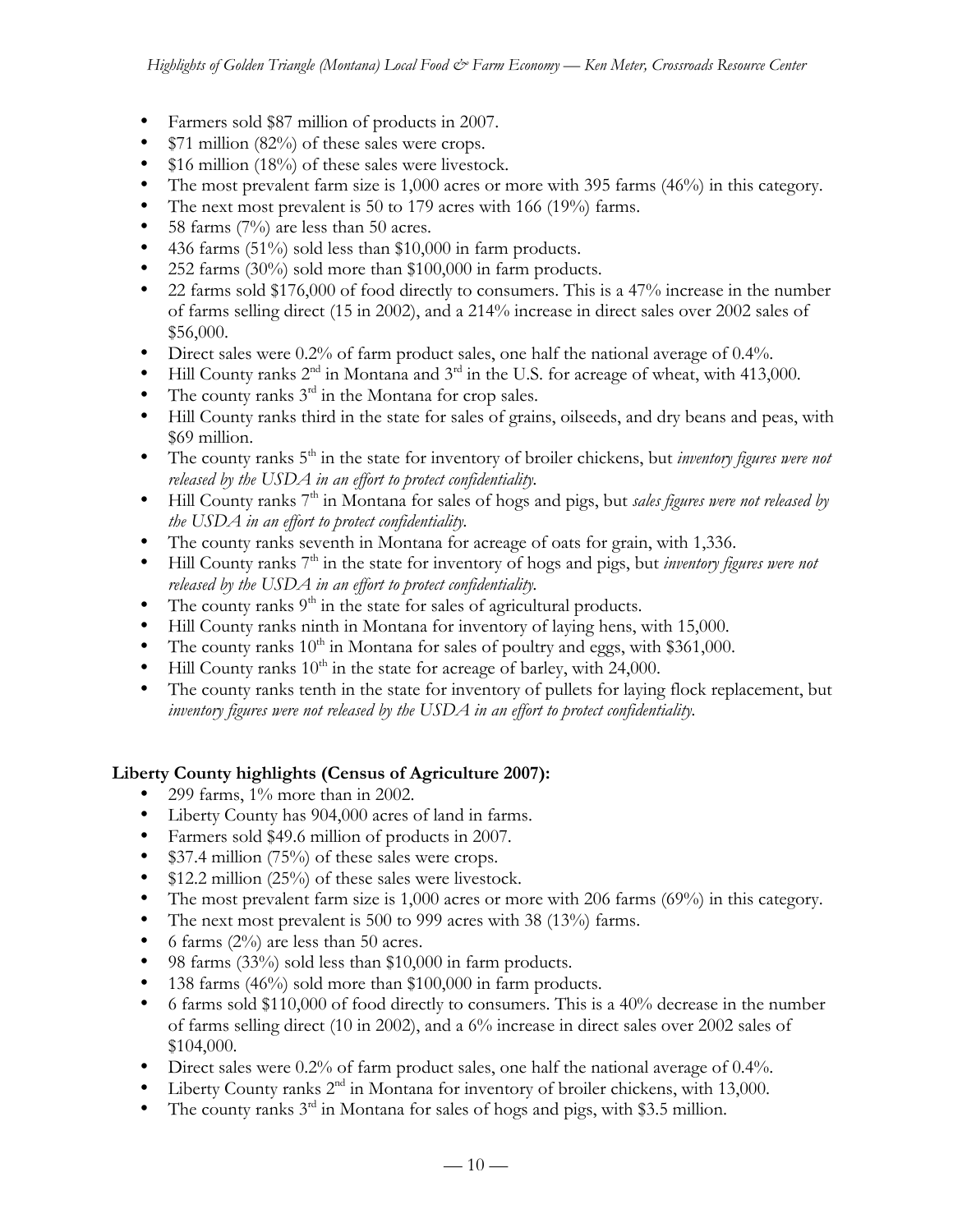- Liberty County ranks third in the state for inventory of hogs and pigs, with 18,000.
- The county ranks  $5<sup>th</sup>$  in the state for sales of poultry and eggs, with \$636,000.
- Liberty County ranks  $6<sup>th</sup>$  in Montana for inventory of laying hens, with 27,000.
- The county ranks sixth in Montana for inventory of pullets for laying flock replacement, with 13,000.
- Liberty County ranks  $7<sup>th</sup>$  in the state for acreage of wheat, with 250,000.
- The county ranks  $8<sup>th</sup>$  in the state for milk sales, with \$1.7 million.
- Liberty County ranks ninth in Montana for acreage of lentils, but *acreage figures were not released by the USDA in an effort to protect confidentiality.*
- The county ranks  $10<sup>th</sup>$  in Montana for sales of grains, oilseeds, and dry beans and peas, with \$37 million.

# **Pondera County highlights (Census of Agriculture 2007):**

- 542 farms, 4% more than in 2002.
- Pondera County has 944,000 acres of land in farms.
- Farmers sold \$75 million of products in 2007.
- \$48 million (64%) of these sales were crops.
- \$27 million (36%) of these sales were livestock.
- The most prevalent farm size is 1,000 acres or more with 257 farms (47%) in this category.
- The next most prevalent are both 180 to 499 and 500 to 999 acres with 75 (14%) farms each.
- 76 farms (14%) are less than 50 acres.
- 198 farms (37%) sold less than \$10,000 in farm products.
- 201 farms (37%) sold more than \$100,000 in farm products.
- 22 farms sold \$152,000 of food directly to consumers. This is an 83% increase in the number of farms selling direct (12 in 2002), and a 20% decrease in direct sales over 2002 sales of \$190,000.
- Direct sales were 0.2% of farm product sales, one half the national average of 0.4%.
- Pondera County ranks  $1<sup>st</sup>$  in Montana for sales of hogs and pigs, with \$6.3 million.
- The county ranks  $1<sup>st</sup>$  in Montana for inventory of hogs and pigs, with 27 million.
- Pondera County ranks first in the state for inventory of pullets for laying flock replacement, with 17,000.
- The county ranks  $2^{nd}$  in the state and  $6^{th}$  in the U.S. for acreage of barley, with 75,000.
- Pondera County ranks  $3^{rd}$  in Montana for sales of poultry and eggs, with \$711 million.
- The county ranks third in Montana for inventory of laying hens, with 35,000.
- Pondera County ranks  $5<sup>th</sup>$  in the state for sales of grains, oilseeds, and dry beans and peas, with \$47 million.
- The county ranks  $6<sup>th</sup>$  in the state for milk sales, with \$2.5 million.
- Pondera County ranks seventh in Montana for crop sales.
- The county ranks 7<sup>th</sup> in Montana for acreage of field and grass seed, but *acreage figures were not released by the USDA in an effort to protect confidentiality.*
- Pondera County ranks  $7<sup>th</sup>$  in the state for inventory of broiler chickens, with 7,600.
- The county ranks  $10^{th}$  in the state for acreage of wheat, with 184,000.

# **Teton County highlights (Census of Agriculture 2007):**

- 770 farms,  $10\%$  more than in 2002.
- Teton County has 1.2 million acres of land in farms.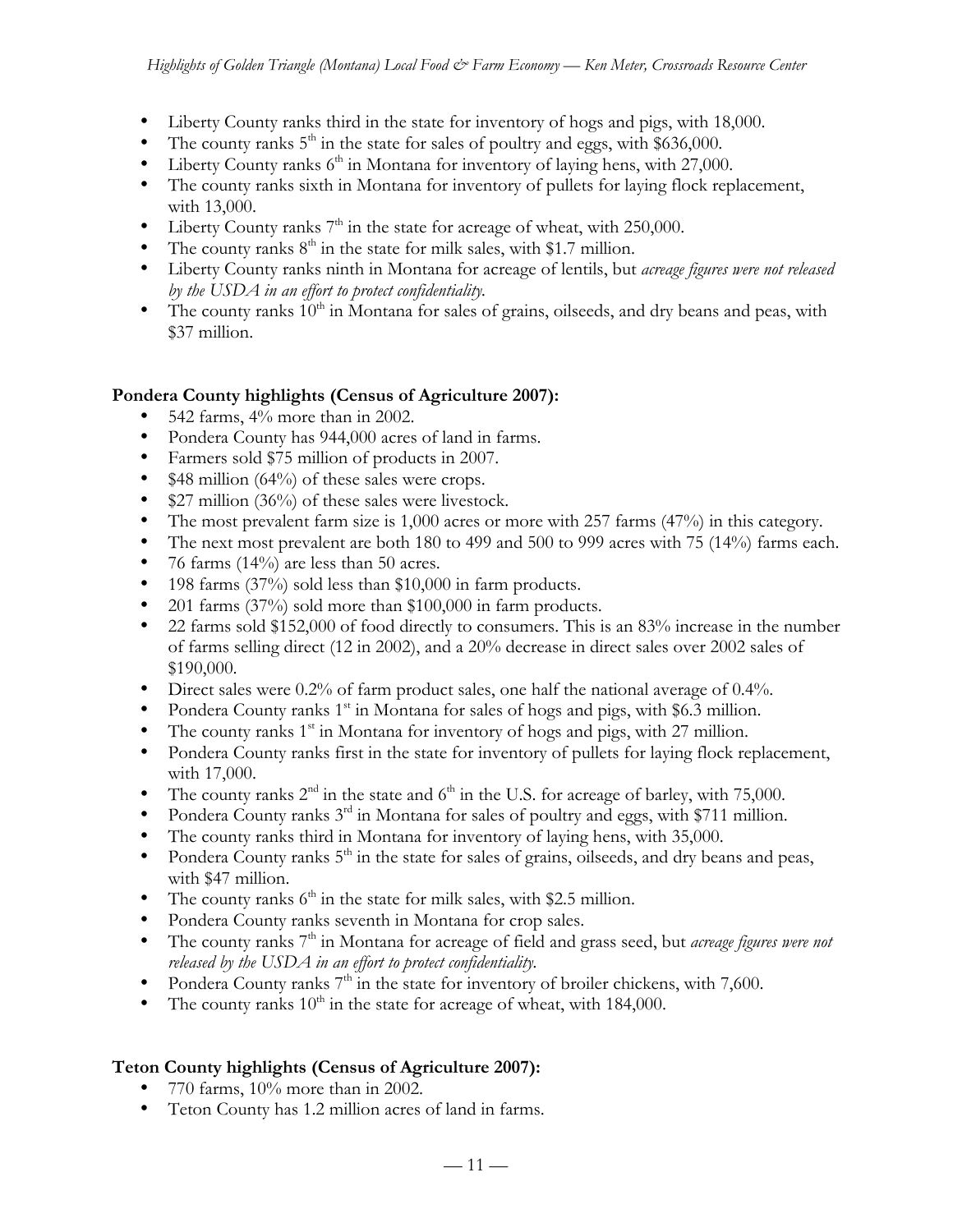- Farmers sold \$98 million of products in 2007.
- \$51 million (52%) of these sales were crops.
- \$47 million (48%) of these sales were livestock.
- The most prevalent farm size is 1,000 acres or more with 265 farms (34%) in this category.
- The next most prevalent is 180 to 499 acres with 162 (21%) farms.
- 115 farms (15%) are less than 50 acres.
- 393 farms (51%) sold less than \$10,000 in farm products.
- 204 farms (26%) sold more than \$100,000 in farm products.
- 24 farms sold \$106,000 of food directly to consumers. This is a 33% increase in the number of farms selling direct (18 in 2002), and an 8% decrease in direct sales since 2002 sales of \$115,000.
- Direct sales were 0.1% of farm product sales, one quarter the national average of 0.4%.
- Teton County ranks  $1<sup>st</sup>$  in Montana for inventory of broiler chickens, with 18,000.
- The county ranks  $3<sup>rd</sup>$  in Montana and  $10<sup>th</sup>$  in the U.S. for acreage of barley, with 64,000.
- Teton County ranks fifth in the state for sales of agricultural products.
- The county ranks  $5<sup>th</sup>$  in the state for inventory of laying hens, with 31,000.
- Teton County ranks  $5<sup>th</sup>$  in Montana for inventory of pullets for laying flock replacement, with 13,000.
- The county ranks sixth in Montana for crop sales.
- Teton County ranks  $6<sup>th</sup>$  in the state for sales of grains, oilseeds, and dry beans and peas, with \$46 million.
- The county ranks  $6<sup>th</sup>$  in the state for sales of hogs and pigs, with \$2.8 million.
- Teton County ranks sixth in Montana for acreage of dry edible beans, with 4,751.
- The county ranks  $6<sup>th</sup>$  in Montana for inventory of hogs and pigs, with 13,000.
- Teton County ranks  $8<sup>th</sup>$  in the state for livestock and poultry sales.
- The county ranks eighth in the state for sales of poultry and eggs, with \$461 million.
- Teton County ranks 8th in Montana for sales of cattle and calves, with \$41 million.

# **Toole County highlights (Census of Agriculture 2007):**

- 428 farms, 6% more than in 2002.
- Toole County has 1.1 million acres of land in farms.
- Farmers sold \$48 million of products in 2007.
- \$35 million (73%) of these sales were crops.
- \$13 million (27%) of these sales were livestock.
- The most prevalent farm size is 1,000 acres or more with 252 farms (59%) in this category.
- The next most prevalent is 500 to 999 acres with 66 (15%) farms.
- 23 farms (5%) are less than 50 acres.
- 195 farms (46%) sold less than \$10,000 in farm products.
- 135 farms (32%) sold more than \$100,000 in farm products.
- 12 farms sold \$76,000 of food directly to consumers. This is a 20% increase in the number of farms selling direct (10 in 2002), and a 73% increase in direct sales over 2002 sales of \$44,000.
- Direct sales were 0.2% of farm product sales, one half the national average of 0.4%.
- Toole County ranks 2<sup>nd</sup> in Montana for acreage of canola, with 2,033.
- The county ranks  $4<sup>th</sup>$  in Montana for sales of hogs and pigs, with \$3.2 million.
- Toole County ranks fourth in the state for acreage of barley, with 52,000.
- The county ranks  $5<sup>th</sup>$  in the state for inventory of hogs and pigs, with 16,000.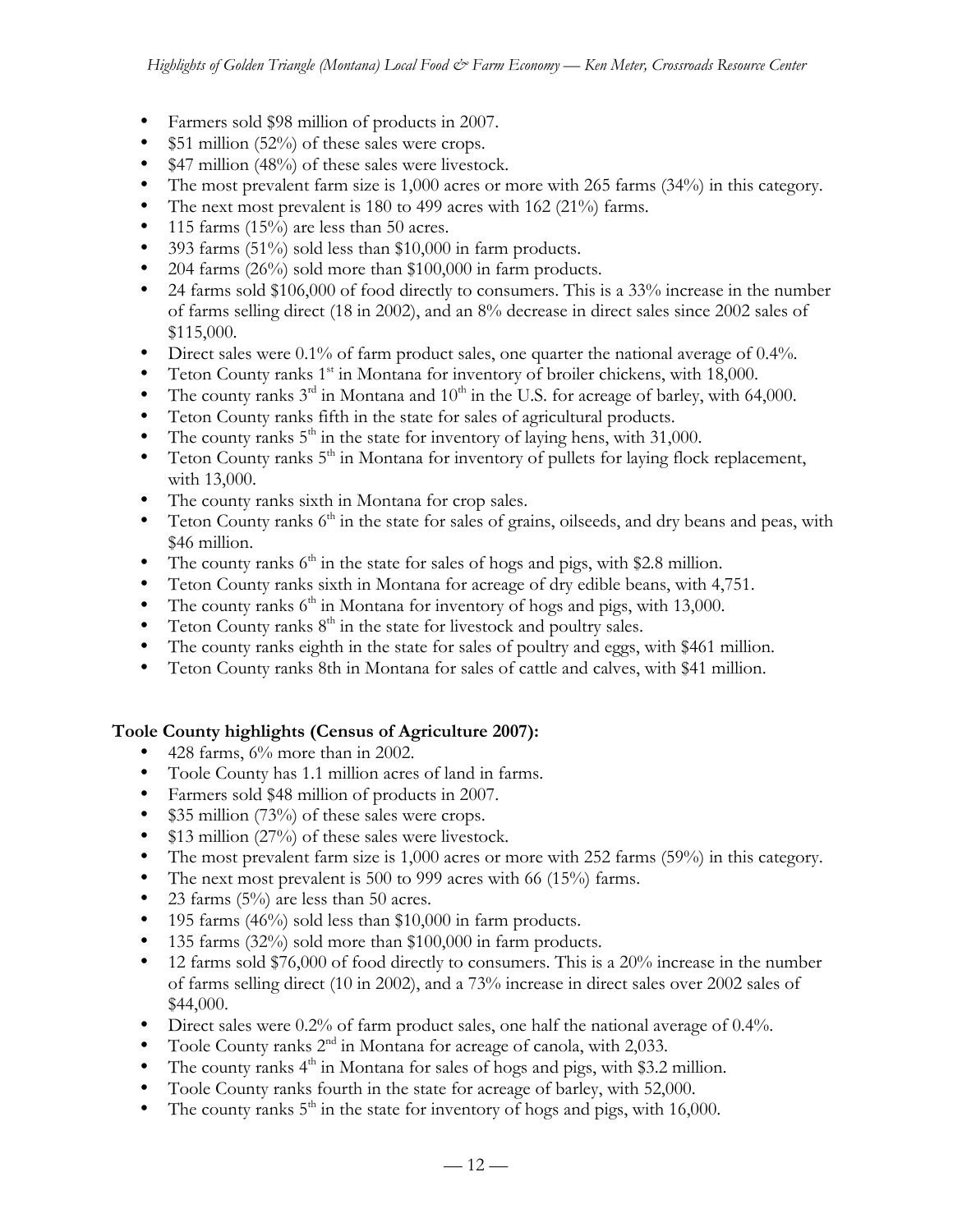- Toole County ranks  $6<sup>th</sup>$  in Montana for sales of poultry and eggs, with \$594,000.
- The county ranks sixth in Montana for inventory of broiler chickens, but *inventory figures were not released by the USDA in an effort to protect confidentiality.*
- Toole County ranks  $7<sup>th</sup>$  in the state for inventory of laying hens, with 24,000.
- The county ranks  $7<sup>th</sup>$  in the state for inventory of pullets for laying flock replacement, with 11,000.
- Toole County ranks eighth in Montana for acreage of wheat, with 241,000.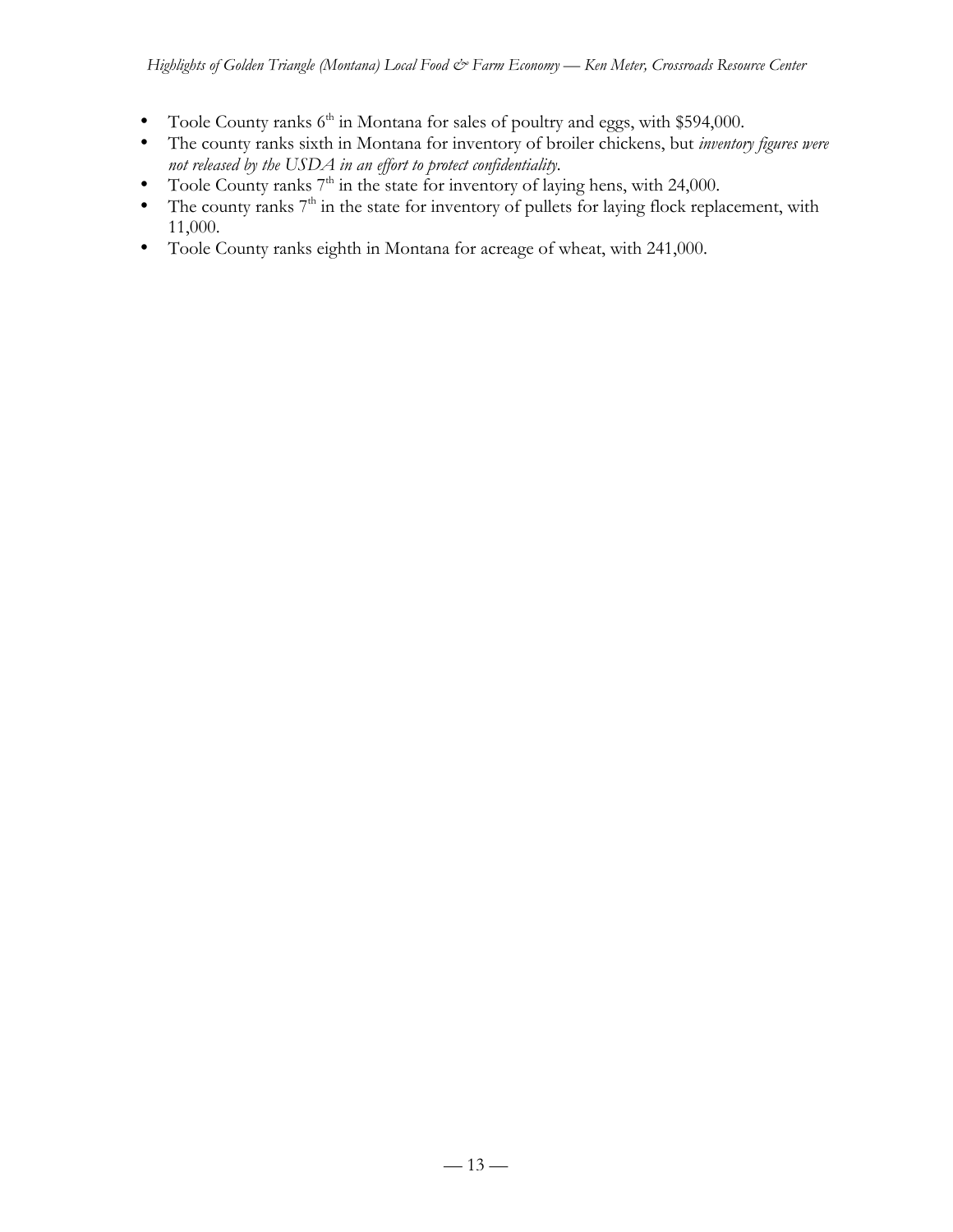# **State of Montana highlights**

### **Montana highlights from the Census of Agriculture (2007):**

- 29,524 farms, 6% more than in 2002.
- Montana has 61 million acres of land in farms.
- Farmers sold \$2.8 billion of products in 2007.
- \$1.3 billion (46%) of these sales were crops.
- \$1.5 billion (54%) of these sales was livestock.
- The most prevalent farm size is 1,000 acres or more with 9,791 farms (33%) in this category.
- The next most prevalent is 10 to 49 acres with 5,462 (19%) farms.
- 7,379 farms (25%) are less than 50 acres.
- 15,695 farms  $(53\%)$  sold less than \$10,000 in farm products.
- 6,380 farms (22%) sold more than \$100,000 in farm products.
- Montana ranks 2<sup>nd</sup> in the U.S. for acreage of barley, with 719,000.
- The state ranks  $2<sup>nd</sup>$  in the country for acreage of dry edible peas, with 222,000.
- Montana ranks second in the U.S. for acreage of lentils, with 88,000.
- Montana ranks  $3<sup>rd</sup>$  in the U.S. for acreage of wheat, with 5.1 million.
- The state ranks  $5<sup>th</sup>$  in the country for acreage of forage, with 2.8 million.
- The state ranks seventh in the U.S. for inventory of sheep and lambs, with 272,000.
- 1,287 farms sold \$6.3 million of food directly to consumers. This is an 11% increase in the number of farms selling direct (1,164 in 2002), and a 40% increase in direct sales over 2002 sales of \$4.5 million.
- Direct sales were 0.2% of farm product sales, one half the national average of 0.4%.
- If direct food sales made up a single commodity, the value of these sales would outrank the state's 17<sup>th</sup>-most important product, safflower seeds.
- Statewide sales in vegetables totaled \$39 million.
- 229 farms farm organically, with a total of 58,868 acres of harvested cropland, and 75,807 acres of pastureland.
- 37,260 acres on 106 farms are undergoing organic conversion.
- 207 farms in Montana sold \$8.8 million of organic food products, including \$6.9 million of crops (this may include ornamental and greenhouse crops), \$847,000 of livestock and poultry, and \$1.1 million of products from livestock and poultry (such as milk or eggs).
- 148 farms market through community supported agriculture (CSA).
- 1,224 farms produce value-added products.
- 7,115 farms use conservation methods such as no-till, limited tilling, filtering field runoff to remove chemicals, fencing animals to prevent them from entering streams, etc.
- 7,707 farms practice rotational management of intensive grazing.
- 514 farms generate energy or electricity on the farms.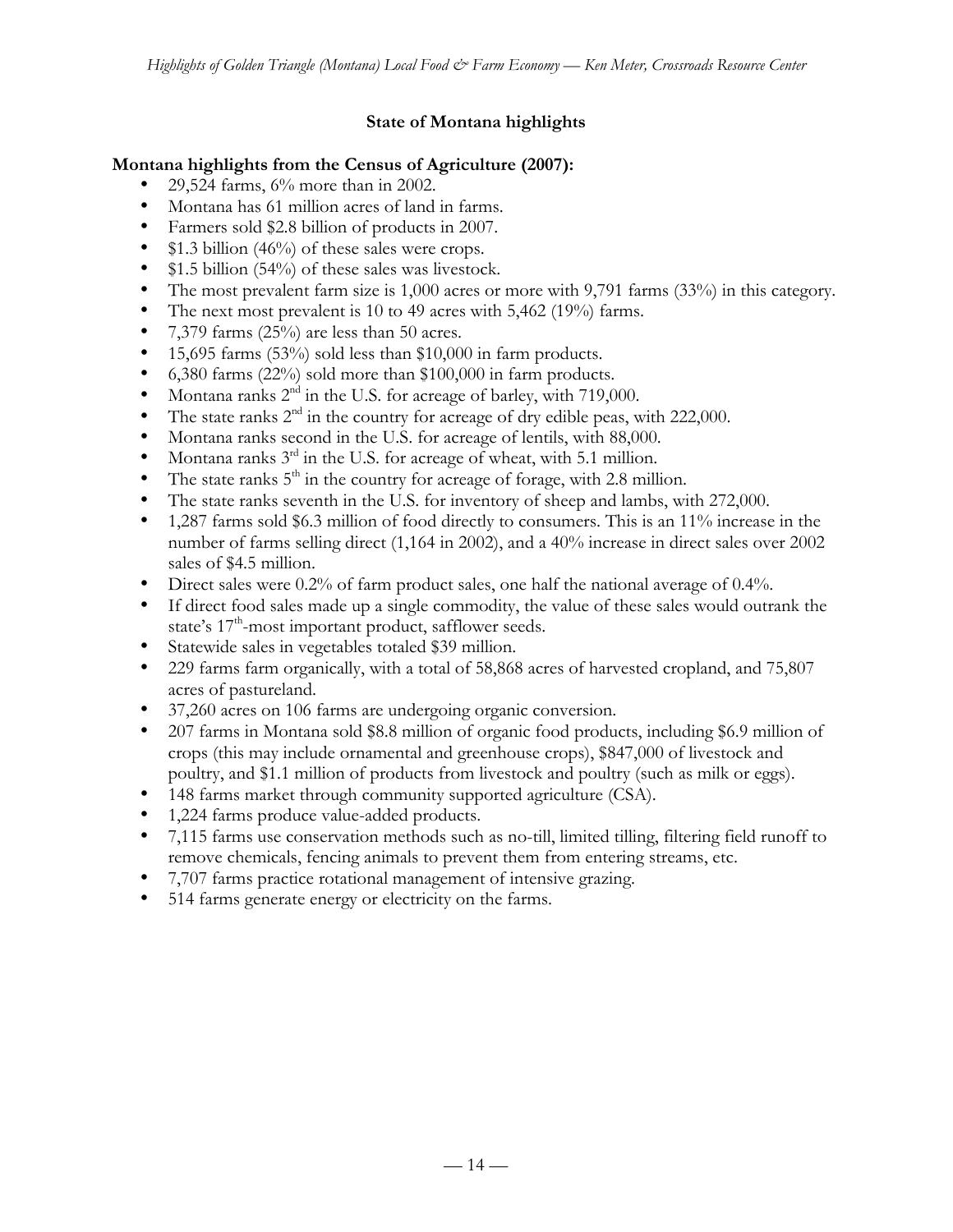# **Montana's top 25 farm products in 2009 (Economic Research Service)**

*See chart on next page*

|                |                    | \$ millions |
|----------------|--------------------|-------------|
| 1              | Wheat              | 949.9       |
| 2              | Cattle and calves  | 896.1       |
| 3              | Barley             | 189.8       |
| $\overline{4}$ | Hay                | 116.4       |
| 5              | Sugar beets        | 50.9        |
| 6              | Lentils            | 42.9        |
| 7              | Dairy products     | 42.8        |
| 8              | Hogs               | 36.5        |
| 9              | Potatoes           | 34.4        |
| 10             | Greenhouse/nursery | 30.2        |
| 11             | Dry peas           | 27.1        |
| 12             | Sheep and lambs    | 18.7        |
| 13             | Corn               | 15.4        |
| 14             | Honey              | 14.8        |
| 15             | Chicken eggs       | 6.9         |
| 16             | Dry beans          | 6.8         |
| 17             | Safflower          | 5.3         |
| 18             | Oats               | 3.5         |
| 19             | Wool               | 2.4         |
| 20             | Cherries           | 1.6         |
| 21             | Flaxseed           | 1.3         |

*Note: aquaculture, turkeys, and mushrooms were also listed among Montana's top 25 products, in that order, but sales figures for these products were not released by ERS. Sales for these products combined appear to total about 3% of the state's farm product sales of \$2.6 billion in 2009.*

Note also that at \$6 million, direct sales from farmers to consumers amount to more than the value of the  $17<sup>th</sup>$  ranking product, safflower seeds.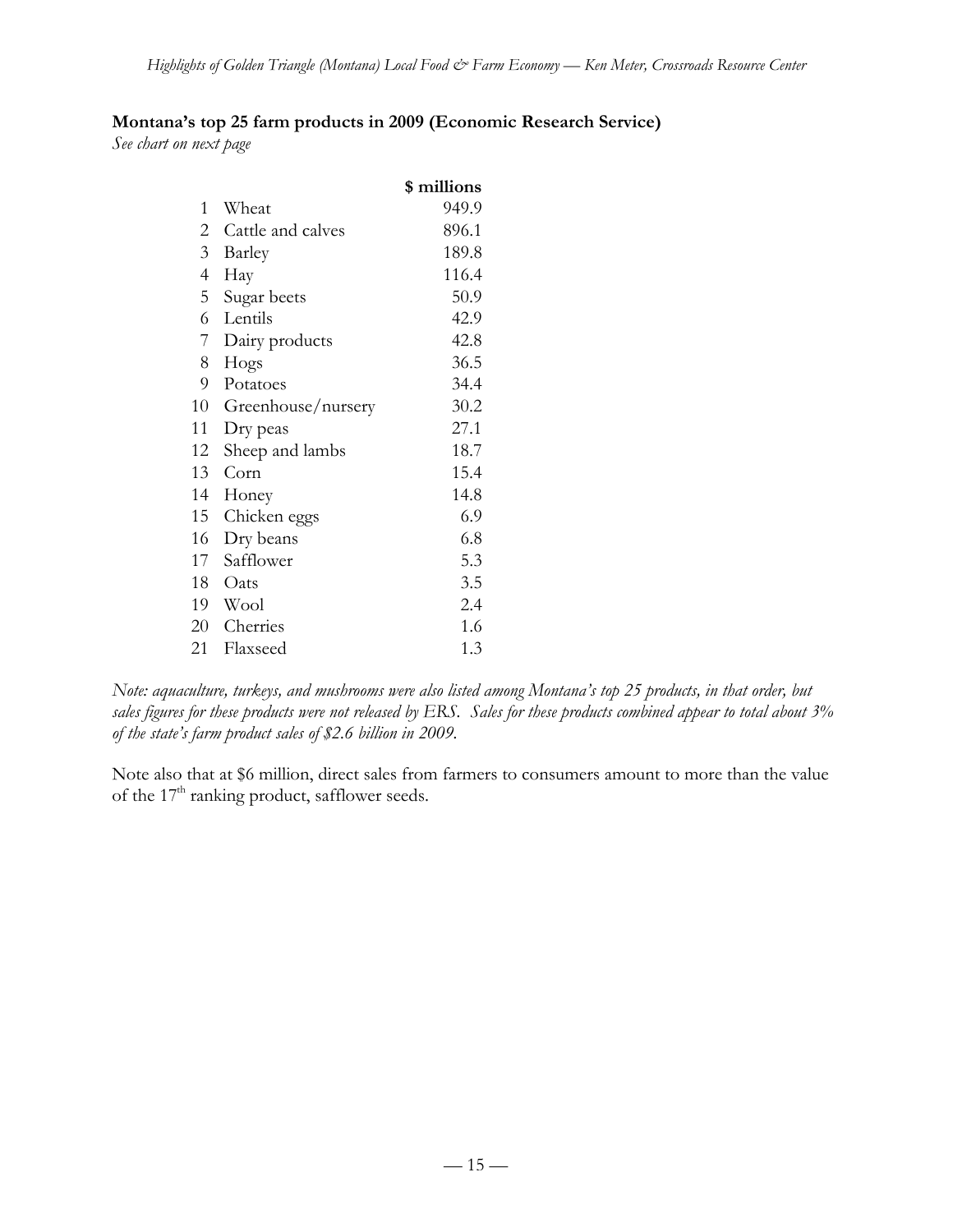**Montana's top 25 farm products in 2009 (Economic Research Service)**

*See table on previous page*



**Top farm products sold by Montana farms, 2009**

*Source: USDA Economic Research Service*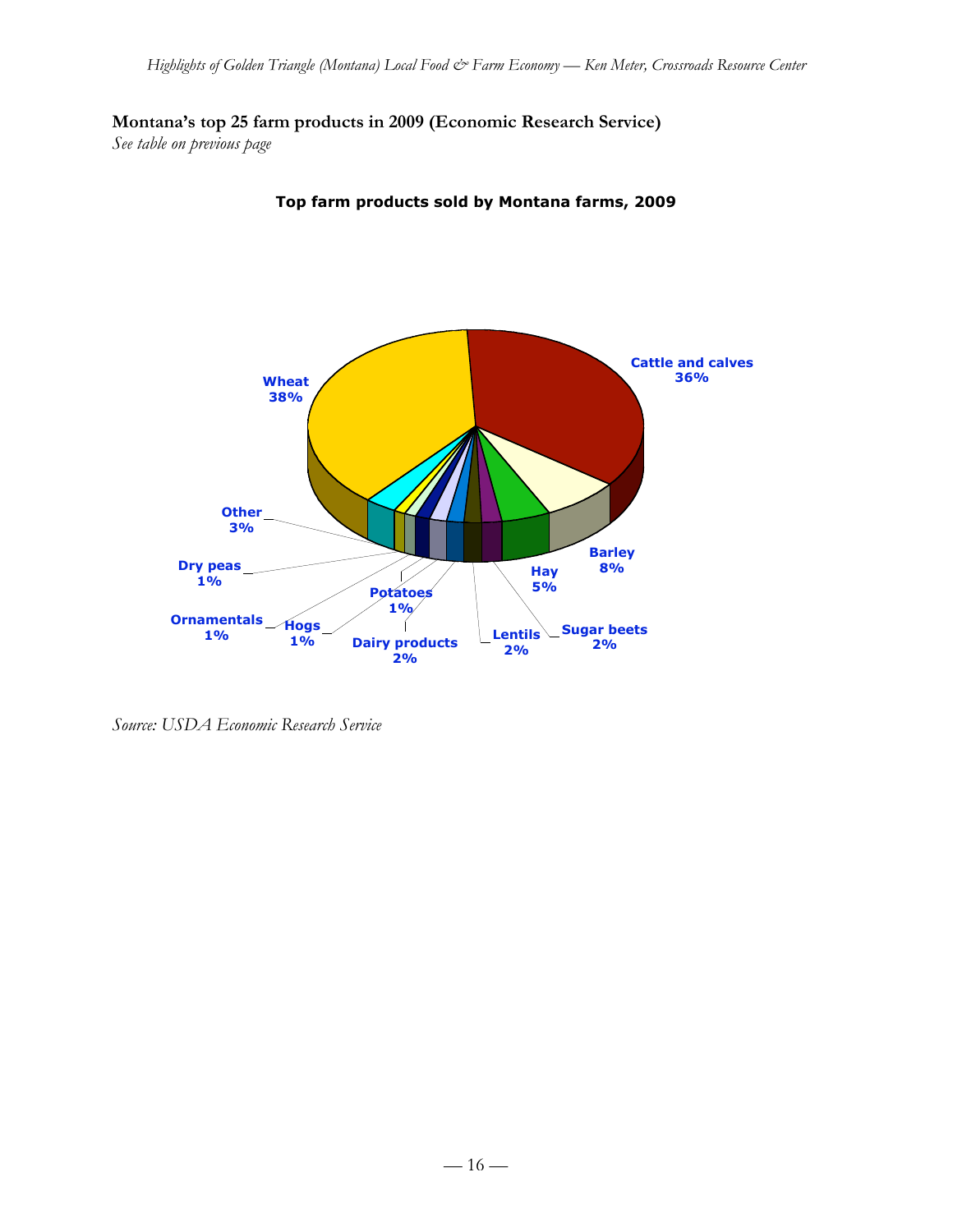# **Balance of Cash Receipts and Production Costs (BEA):**

Golden Triangle ranchers and farmers sell \$765 million of food commodities per year (a thirty-oneyear average for 1979-2009), spending \$828 million to raise them, for an average loss of \$64 million each year. These figures do not include federal subsidies (see below). *Note that these sales figures compiled by the BEA may differ from cash receipts recorded by the USDA Census of Agriculture (above).*

Since 1979, farm producers have spent \$2 billion more producing crops and livestock than they earned by selling these products. This amounts to a loss of 8% of farm product sales. Total cash flow for farmers in the region has been negative for all but nine years since 1979. Moreover, 38% of the region's farms and ranches reported net losses in 2007 (Ag Census). Golden Triangle farmers and ranchers earned \$142 million less by selling commodities in 2009 than they earned in 1969 (in 2009 dollars).

Farmers and ranchers earn \$50 million per year of farm-related income — primarily custom work, and rental income (thirty-one-year average for 1979-2009). Federal farm support payments average \$175 million per year for all farms in the region combined (for the years 1979-2009). Overall, this means farm families rely heavily on off-farm jobs to make ends meet, and to obtain health care benefits.

# **The region's consumers:**

Golden Triangle consumers spend \$362 million buying food each year, including \$210 million for home use. Most of this food (an estimated \$325 million) is produced outside the region. Only \$1.1 million of food products (0.2% of farm cash receipts, and 0.3% of the region's consumer market) are sold by farmers directly to consumers.

Estimated change in net assets for all region households combined was a loss of \$711 million in 2009 alone (BLS). This places further pressure on residents trying to pay for food.

# **Farm and food economy summary:**

Farmers lose \$64 million each year producing food commodities, and spend \$350 million buying inputs from external suppliers, for a total loss of \$414 million to the region. Federal subsidies (see above) do not fully compensate for these losses, and moreover, only are given to farmers who grow select crops, such as wheat and barley.

Meanwhile, consumers spend an estimated \$325 million buying food from outside the region. Adding losses from the farm economy to these consumer dollars that flow away from the region, total loss to the region is \$740 million of potential wealth *each year*. This loss is nearly the same value as that of the commodities farmers sell in the region.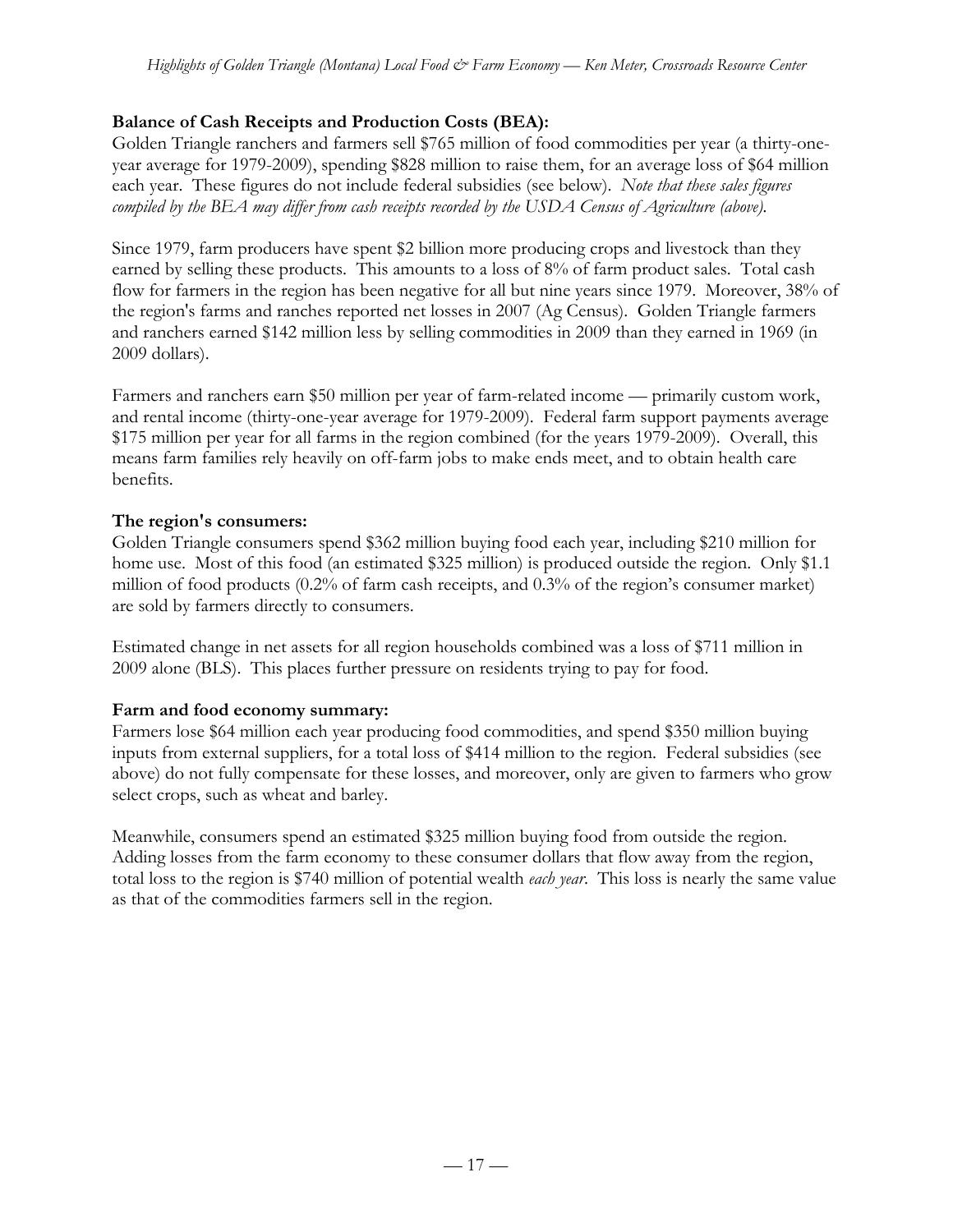#### **Consumer Markets for Food**

#### **Golden Triangle Region — markets for food eaten at home (2009):**

*Source: Bureau of Labor Statistics*

Golden Triangle residents purchase \$362 million of food each year; \$210 million to eat at home. Home purchases break down in the following way:

|                                     | millions |
|-------------------------------------|----------|
| Meats, poultry, fish, and eggs      | 46       |
| Fruits & vegetables                 | 39       |
| Cereals and bakery products         | 27       |
| Dairy products                      | 23       |
| "Other," incl. sweets, fats, & oils | 77       |

If Golden Triangle consumers purchased only 15% of the food they need for home use directly from farmers in the region, this would produce \$32 million of new farm income in the region.

#### **Great Falls — markets for food eaten at home (2009):**

#### *Source: Bureau of Labor Statistics*

Great Falls residents purchase \$218 million of food each year; \$127 million to eat at home. Home purchases break down in the following way:

|                                     | millions |
|-------------------------------------|----------|
| Meats, poultry, fish, and eggs      | 28       |
| Fruits & vegetables                 | 23       |
| Cereals and bakery products         | 16       |
| Dairy products                      | 14       |
| "Other," incl. sweets, fats, & oils | 46       |

#### **Havre — markets for food eaten at home (2009):**

*Source: Bureau of Labor Statistics*

Havre residents purchase \$44 million of food each year; \$26 million to eat at home. Home purchases break down in the following way:

|                                     | millions     |
|-------------------------------------|--------------|
| Meats, poultry, fish, and eggs      | - 5.6<br>\$. |
| Fruits & vegetables                 | 4.7          |
| Cereals and bakery products         | 3.3          |
| Dairy products                      | 2.8          |
| "Other," incl. sweets, fats, & oils | 93           |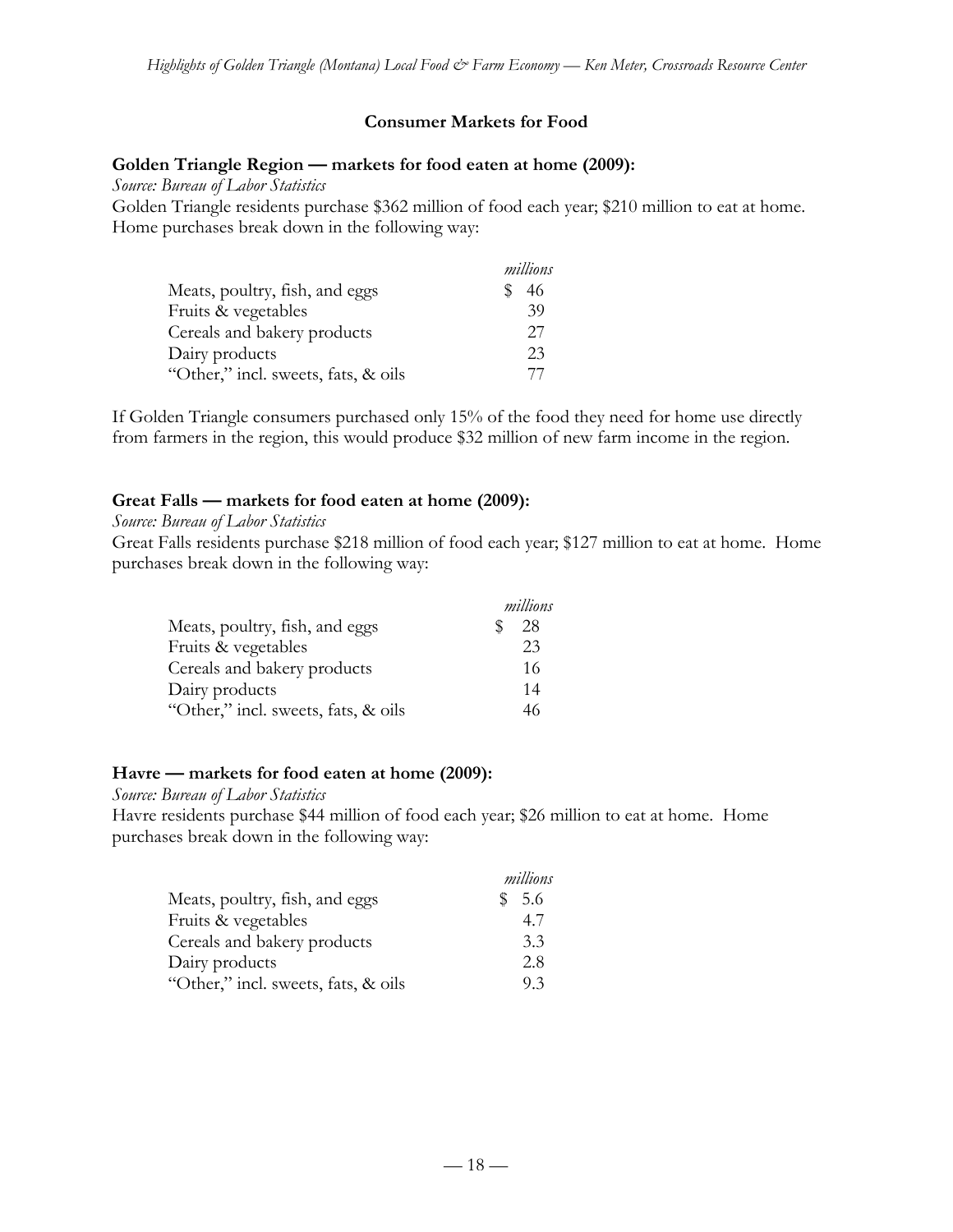#### **Helena — markets for food eaten at home (2009):**

*Source: Bureau of Labor Statistics*

Helena residents purchase \$195 million of food each year; \$114 million to eat at home. Home purchases break down in the following way:

|                                     | millions |
|-------------------------------------|----------|
| Meats, poultry, fish, and eggs      | 25       |
| Fruits & vegetables                 | 21       |
| Cereals and bakery products         | 15       |
| Dairy products                      | 12       |
| "Other," incl. sweets, fats, & oils | 41       |

#### **State of Montana — markets for food eaten at home (2009):**

*Source: Bureau of Labor Statistics*

Montanans purchase \$2.6 billion of food per year, \$1.5 billion of this to eat at home. Home purchases break down in the following way:

|                                     | millions |
|-------------------------------------|----------|
| Meats, poultry, fish, and eggs      | \$328    |
| Fruits & vegetables                 | 278      |
| Cereals and bakery products         | 194      |
| Dairy products                      | 162      |
| "Other," incl. sweets, fats, & oils | 548      |